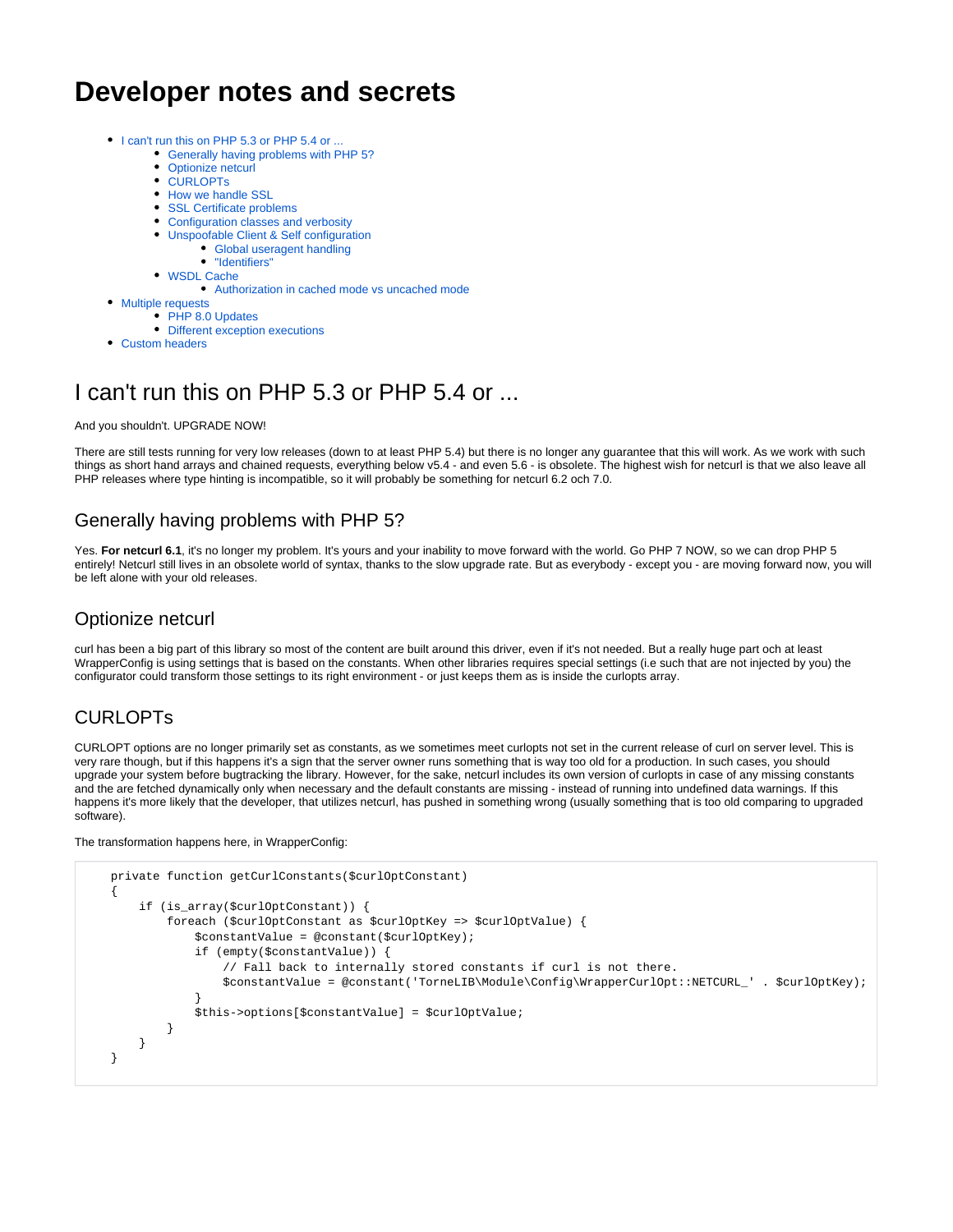**curlopt defaults in v6.0** Λ

In 6.0 some default curl constants is not in use. Information can be found at [Known issues and fixes.](https://docs.tornevall.net/display/TORNEVALL/Known+issues+and+fixes)

### <span id="page-1-0"></span>How we handle SSL

The below text is documented from prior releases of NetCurl 6.0 - it is a well documented fact that CURLOPT\_SSL\_VERIFYHOST has changed over time. In netcurl 6.1 it is still not decided whether this should be kept or discontinued to use as this was a problem discovered in a very specific version of PHP 5.4 combined with libcurl. Running this old PHP releases **should** be considered extremely disencouraged (and stupid) in a security point of view.

From libcurl 7.28.1 CURLOPT\_SSL\_VERIFYHOST is deprecated. However, using the value 1 can be used as of PHP 5.4.11, where the deprecation notices was added. The deprecation has started before libcurl 7.28.1 (this was discovered on a server that was running PHP 5.5 and libcurl-7.22). In full debug even libcurl-7.22 was generating this message, so from PHP 5.4.11 we are now enforcing the value 2 for CURLOPT SSL VERIFYHOST instead. The reason of why we are using the value 1 before this version is actually a lazy thing, as we don't want to break anything that might be unsupported before this version.

### <span id="page-1-1"></span>SSL Certificate problems

#### **This section covers:**

- **SSL3 GET SERVER CERTIFICATE**
- **CURLE\_SSL\_CACERT**
- **SSL2\_SET\_CERTIFICATE (error)**



In some versions of PHP SSL verification fails with routines:SSL3\_GET\_SERVER\_CERTIFICATE:certificate. For the tests, where the importance of result is not focused on SSL, we could disable the verification checks if we want to do so. In Bitbucket Pipelines docker environments errors has been discovered on some PHP releases, which we'd like to primary disable.

In version 6.0.20 a self adjusting feature was added to handle verification errors automatically. Especially the error codes **14090086** (routines: ssl3\_get\_server\_certificate:certificate) and 1407E086 (routines:SSL2\_SET\_CERTIFICATE) was added to the core to make sure - if it was allowed by the system - such problems could be bypassed. By means, in this case it is equal to a security layer removal (by simply disable SSL verifications on fly).

For v6.1, netcurl is set to guess the SSL version used on the remote:

| WrapperConfig                                    |  |  |  |  |
|--------------------------------------------------|--|--|--|--|
| 'CURLOPT_SSLVERSION' => CURL_SSLVERSION_DEFAULT, |  |  |  |  |

### <span id="page-1-2"></span>Configuration classes and verbosity

netcurl is written so that no preconfiguration is necessary; the defaults has from 6.0 been set to be as verbose as possible. This is from v6.1 not entirely true. In 6.0 the verbosity has been used to retrieve and handle full head and body and return them to the user as is. It is true that the content return will still be intact, but the structure of how the head is returned to clients has been changed. Instead of downloading the header and transform it to fetchable content, netcurl is instead using native functions to extract the header. This is done with the CURLOPT\_HEADERFUNCTION option flag. Changing this is prevented from the core parts of netcurl, even if it's still potentially available from the getCurlHandle()-method.

Most of the options available in curl is configurable, by the WrapperConfig-class, except for the settings below (not getCurlHandle included).

| curlopt                           | static value      | notes                                                                                                                                                                                                                                                    |
|-----------------------------------|-------------------|----------------------------------------------------------------------------------------------------------------------------------------------------------------------------------------------------------------------------------------------------------|
| CURLOPT URL                       | User defined url. | Legacy for fetching an URL, that potentially makes it possible to fetch an URL from a server that is<br>normally not the one pointed out in DNS entries.<br>In the initial releases of netcurl 6.0 the url was called directly from the execution parts. |
| <b>CURLOPT HEADER</b>             | false             |                                                                                                                                                                                                                                                          |
| CURLOPT RETURNT<br><b>RANSFER</b> | true              |                                                                                                                                                                                                                                                          |
| CURLOPT AUTOREF<br><b>ERER</b>    | true              |                                                                                                                                                                                                                                                          |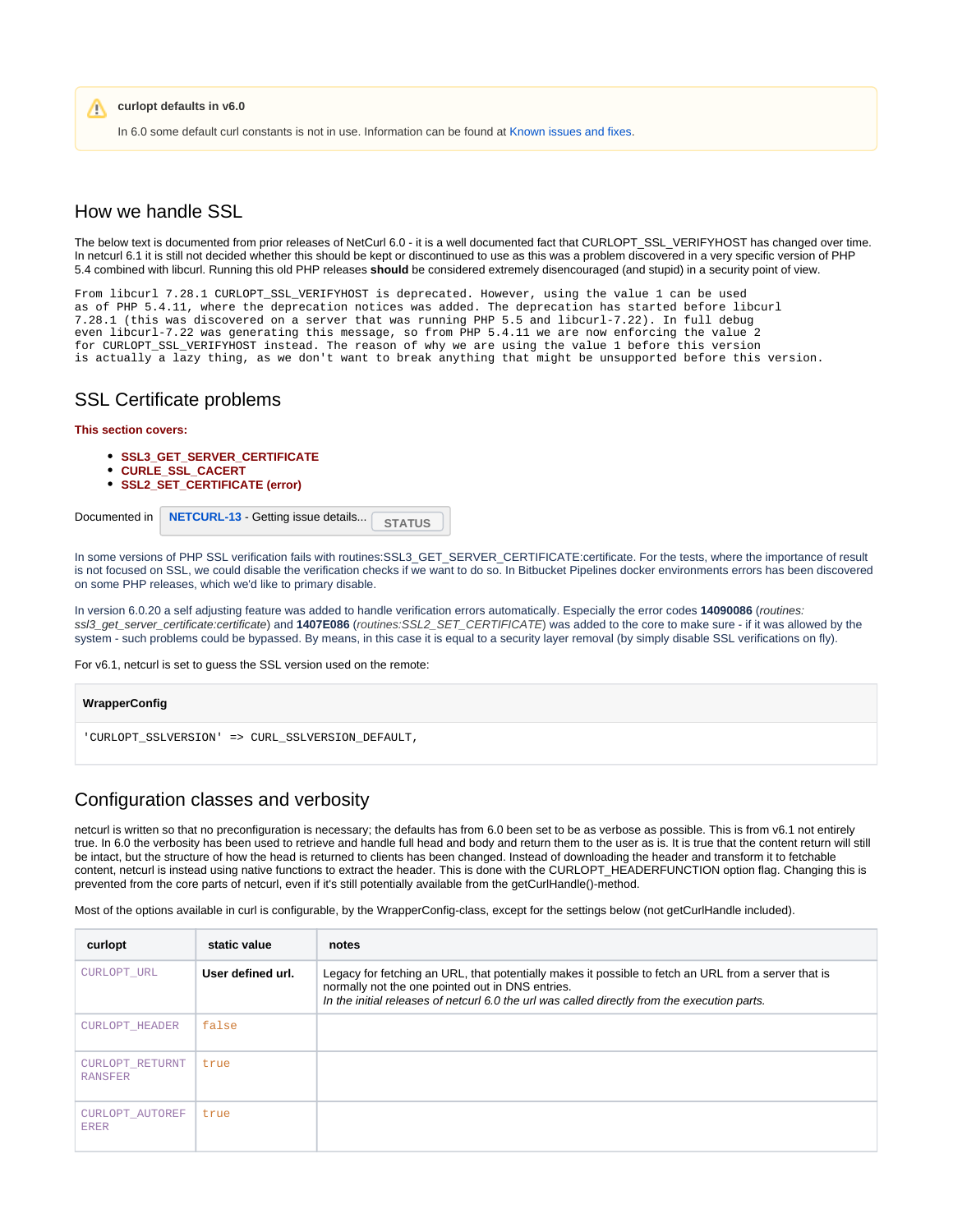| CURLINFO_HEADER<br>_OUT    | ∣ true                        |  |
|----------------------------|-------------------------------|--|
| CURLOPT_HEADERF<br>UNCTION | Internal<br>getCurlHeaderRow. |  |

As for externally configurable, a developer may use something like this to set up own properties in netcurl:

```
 $curlRequest =
             (new CurlWrapper())
                 ->setConfig((new WrapperConfig())->setOptions([CURLOPT_USERAGENT => 'ExternalClientName']))
                 ->request(
                     sprintf('https://ipv4.netcurl.org/?func=%s', __FUNCTION__)
\hspace{1.5cm} ) ;
```
... or a less complex request:

```
 $wrapperConfig = new WrapperConfig();
 $wrapperConfig->setOptions([CURLOPT_USERAGENT => 'ExternalClientName']);
 $curlWrapper = new CurlWrapper();
 $curlWrapper->setConfig($wrapperConfig);
 $curlWrapper->request(sprintf('https://ipv4.netcurl.org/?func=%s', __FUNCTION__));
```
MODULE\_CURL is not completed yet, so this is examples used when the curlwrapper is called directly. More information will come soon.

### <span id="page-2-0"></span>Unspoofable Client & Self configuration

For v6.0 there's been a spoof protection placed in the core code. In all versions before 6.0.25, netcurl prevented its usage from "abuse" in the form of User-Agent hijacking. When a User-Agent has been set within netcurl, netcurl has forced core components to be logged in the user agent together with the user defined agent name. As of 6.0.25, as mentioned, a spoofable flag has been added to the setUserAgent parts so the user defined string is the only visible in the http requests. As of 6.1.0, this protection is entirely removed and the core curlops are set entirely free with the help of configuration class.

#### <span id="page-2-1"></span>**Global useragent handling**

Normally user-agent setups is being done via internal WrapperConfig setups. However, this can be done via a global static variable in the WrapperConfig too. By using WrapperConfig::setSignature(), you can push a user agent on a global level without the need of an instance. This value has higher priority (currently at least) than the internal value. This simplifies client identification.

However, to make it harder to abuse this, it can also be disabled like this:

```
define('WRAPPERCONFIG_NO_SIGNATURE', true);
```
#### **"Identifiers"**

<span id="page-2-2"></span>

**[NETCURL-289](https://tracker.tornevall.net/browse/NETCURL-289)** - Getting issue details... status simplifies the ability to send sanitized useragent strings with automatic appending of driver data.

For example, if you run a client that identifies itself as "CurlyChrome", setUserAgent() can be us as usually. However, if you need to send more information about what's used internally in netcurl, you can use the setIdentifiers(true), to make netcurl add information about it self after your custom string. If you don't have any custom string the identifier enabling resets the default user agent data and sanitzes the user-agent output to the netcurl information only. A second argument, if true also adds the current active PHP-version to the user-agent. This is not enabled by default for secure reasons.

**Identifiers are only available from NetWrapper as NetWrapper, or the former MODULE\_CURL, is an auto selective helper.**

### <span id="page-2-3"></span>WSDL Cache

netcurl 6.1 has a "more native" support for wsdl caching on fly and are configurable this way too. The default setup for the SoapClient - which is being set from WrapperConfig, is to not cache any soap-request. When testing things, it's really optimal to not cache request so that you always are guaranteed to fetch responses as you are expecting them. However, in productions you may want to consider the cache as there are time to save here. This is indirectly being made via the WrapperConfig like this for example:

\$soapWrapper = (new SoapClientWrapper(\$this->wsdl))->setWsdlCache(WSDL\_CACHE\_DISK);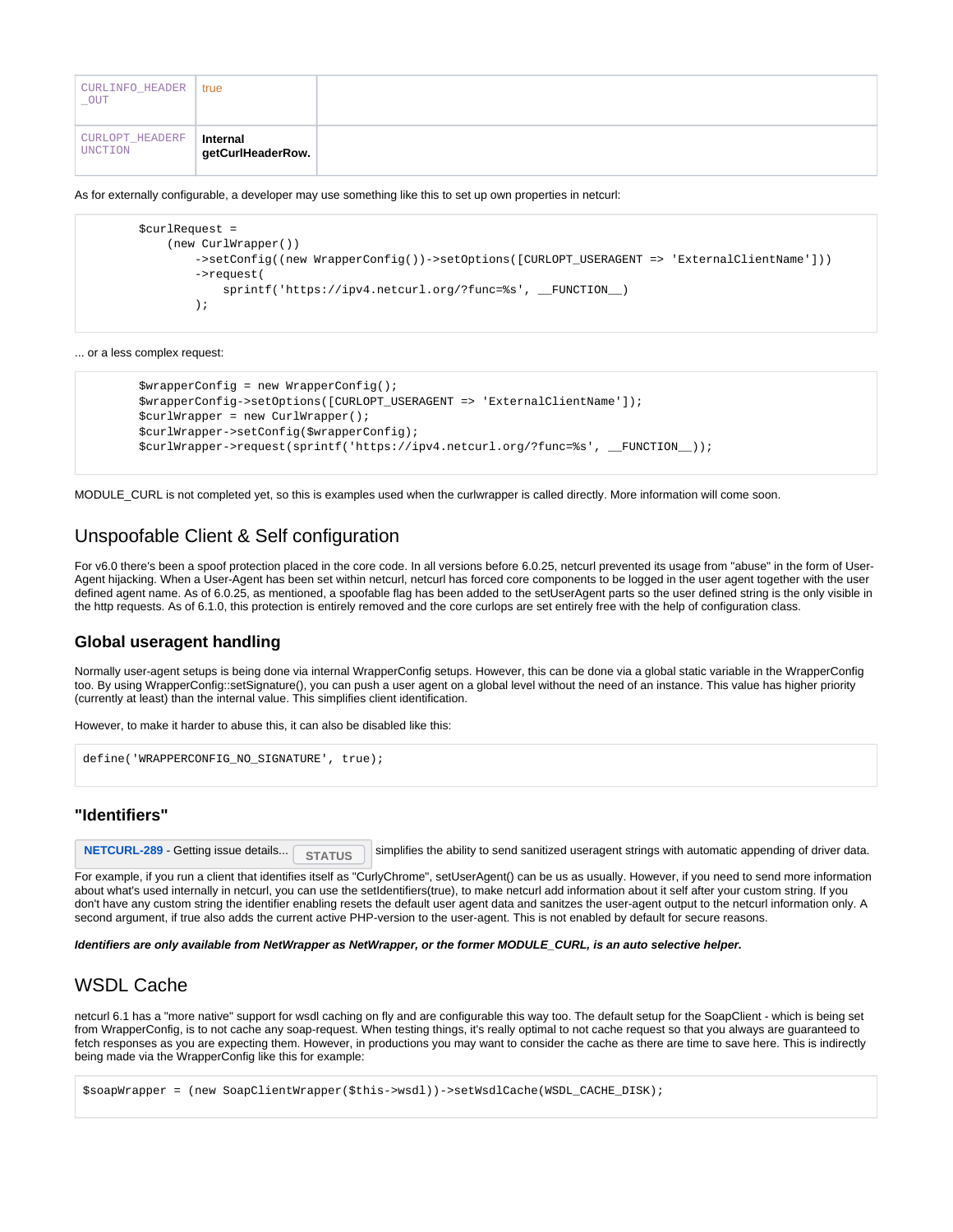Normally, this could be done via WrapperConfig, but as we are in the SoapWrapper at this moment, I've decided to make some of the calls available directly from that wrapper. Mostly because this may be the only place you really need to configure a wsdl-cache. This is built on a magic, which means that methods that is locally created or resides in WrapperConfig, will be passed over to each local methods. The rest of the calls is considered soapcalls to a remote API. **setWsdlCache** also actually takes two arguments - the first arguments decides which kind of cache you wish to use, and the second argument is a ttl in seconds which sets up the time for the cache to live, before it gets renewed. You can see more about this here at [https://www.php.net](https://www.php.net/manual/en/soap.configuration.php#ini.soap.wsdl-cache-ttl) [/manual/en/soap.configuration.php#ini.soap.wsdl-cache-ttl](https://www.php.net/manual/en/soap.configuration.php#ini.soap.wsdl-cache-ttl) - just make sure that ini\_set isn't blocked or those settings won't be pushed out anywhere.

#### <span id="page-3-0"></span>**Authorization in cached mode vs uncached mode**

|                                                                                                                                                                                                                                                                                                                                                                                                                                                                  |  | The issue   NETCURL-274 - Getting issue details<br><b>STATUS</b>     | reveals that by caching wsdl requests, you may also move authorization failures |  |  |  |  |  |
|------------------------------------------------------------------------------------------------------------------------------------------------------------------------------------------------------------------------------------------------------------------------------------------------------------------------------------------------------------------------------------------------------------------------------------------------------------------|--|----------------------------------------------------------------------|---------------------------------------------------------------------------------|--|--|--|--|--|
| around a bit in the API. For example, when soapcalls are uncached, both authorization and downloading of the wsdl document happens in the same time.<br>By means, authorization is being made while the document is downloading. By submitting wrong credentials at this moment (depending on the API of<br>course) the client will immediately receive a 401 Unauthorized. There is known bug from 2006 A that is unfixed (beacuse it will be fixed in PHP >7.x |  |                                                                      |                                                                                 |  |  |  |  |  |
|                                                                                                                                                                                                                                                                                                                                                                                                                                                                  |  | somewhere) - see NETCURL-67 - Getting issue details<br><b>STATUS</b> | or the bugreport here.                                                          |  |  |  |  |  |

When you choose to cache wsdl requests, this error will be delayed until the real soap-method are actually executed. At this moment, there are still plenty of errors that may be an issue for systems that expects error codes to be thrown. When sending wrong credentials in "cached mode" a SoapFault will be thrown but with the code HTTP, instead of a real getCode(). It's still possible to catch this error, but it's much harder to figure out the content of it, unless you check out the faultstring (as told in the 38703). What would actually happen in multilingual systems? If the faultstring by any reason is translated or misspelled, you won't even be able to catch the message.

What netcurl does during this special occurance is to extract the http-heder from the SoapClient and tries to extract the top HTTP/x.x 401 Unauthorized response. If the code is actually 401, it will throw a proper Exception(Http\_Head\_String, Http\_Head\_Code) instead.

## <span id="page-3-1"></span>Multiple requests

Thanks to the new updated interface, the module can now request multiple urls in one call. Instead of entering a single string based url into NetWrapper, you can enter urls as an array. This is only supported by NetWrapper and CurlWrapper as of may 2020 (since curl is the only engine that supports multiple calls, it is only there the focus has been put onm this matter). When entering urls as an array, parsed data and bodies can be fetched by entering each url in the method. Compared to single requests ...

```
$wrapper = (new NetWrapper())->request('https://test.com');
$wrapper->getBody();
$wrapper->getParsed();
```
... multi requests almost looks the same, except that push in which URL you want to read the response from.

```
$wrapper = (new NetWrapper())->request(['https://test.com']);
$wrapper->getBody('https://test.com');
$wrapper->getParsed('https://test.com');
```
### <span id="page-3-2"></span>PHP 8.0 Updates

As of PHP 8.0 the curl driver is no longer declared as as resource but a class. Netcurl takes care of this and with netcurl 6.1.2, the internal driver also drops the strict resource checking. To force strict checks, which practically means that netcurl will verify whether the initalized curl driver is really either an object (the class) or a resource (< PHP 8), you can do this as follows:

#### **strict\_resource**

```
use TorneLIB\Config\Flag;
Flag::setFlag('strict_resource', false);
```
#### <span id="page-3-3"></span>Different exception executions

Exceptions are also handled differently for multiple calls. The default behaviour is to throw all exceptions when all requests are fulfilled. This happens since the entire process should be protected and not fail, due to only one request.

When exceptions are thrown there are two ways of getting the failed errors.

If you wrapped the request in a online request like this ...